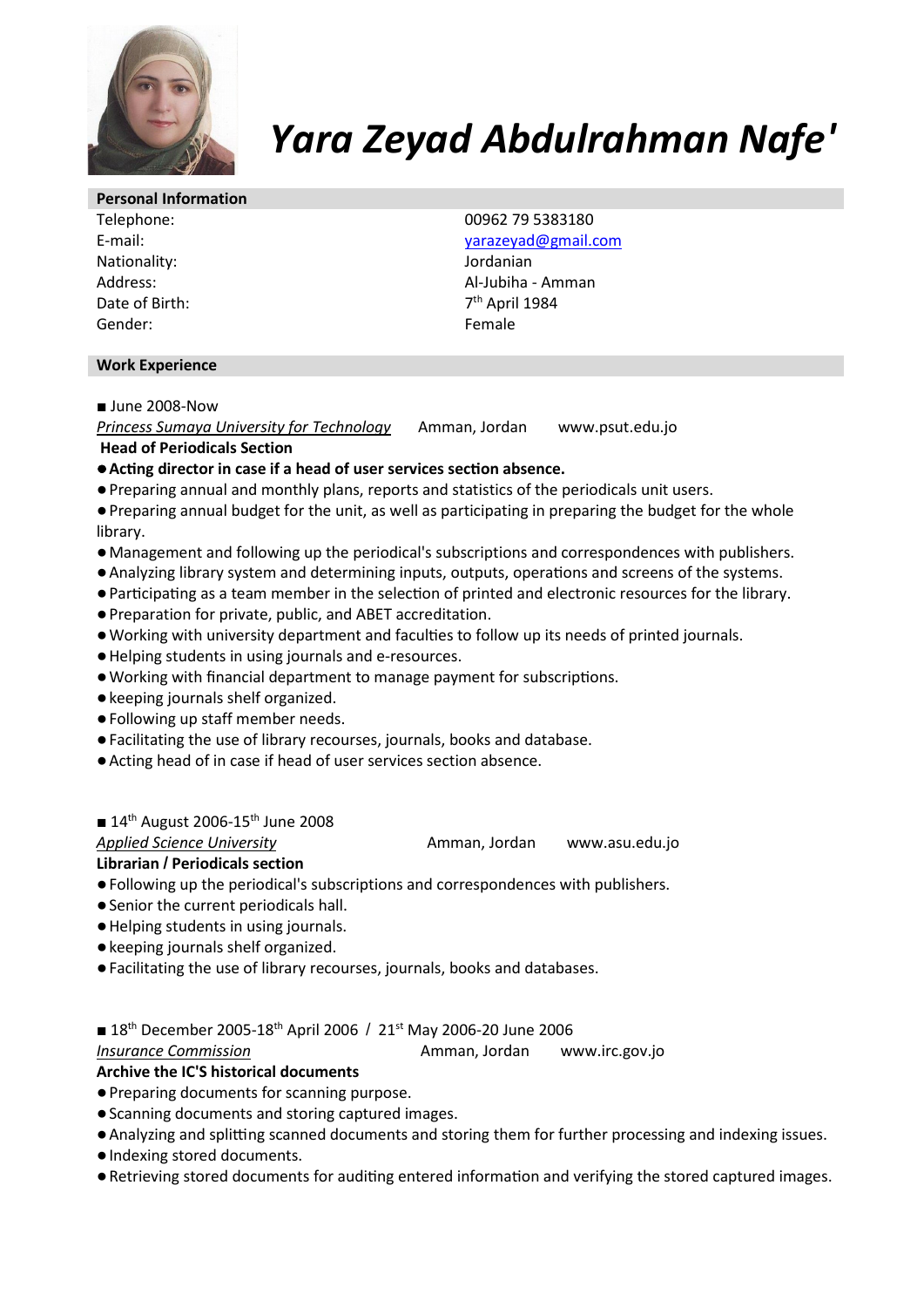| 23 <sup>rd</sup> April 2006-15 <sup>th</sup> May 2006<br>Norwegian company Jordanian maritime agencies (Barwil)<br>Secretary at customs clearance department<br>· Making invoices.<br>· Data entry.                                                                                                                    |                      | Amman, Jordan |                | www.barwil.com              |  |
|------------------------------------------------------------------------------------------------------------------------------------------------------------------------------------------------------------------------------------------------------------------------------------------------------------------------|----------------------|---------------|----------------|-----------------------------|--|
| • All of secretary works as receiving calls, sending faxes and emails.<br>. Any other tasks the director recommends.                                                                                                                                                                                                   |                      |               |                |                             |  |
| <b>12th April 2005-9th June 2005</b><br>Jordan Engineers Association<br><b>Trainee</b><br>· Data input.<br>· Admission and Registration.<br>· Audience services.                                                                                                                                                       | Amman, Jordan        |               | www.jea.org.jo |                             |  |
| • Library works.<br>• Reportaging.<br>• Engineers identities preparation.<br>. Work on computer systems: PSTERM + Oracle.<br>• Participate in workshops and conferences.                                                                                                                                               |                      |               |                |                             |  |
| $\blacksquare$ 9 <sup>th</sup> February 2005-12 <sup>th</sup> April 2005<br>Jordan Medical Association<br><b>Trainee at the library</b><br>. Inserting Arabic and English books on the system WIN\ISIS<br>· Labeling books.<br>• Renewal journal subscriptions.<br>• Assist in the preparation of the press archive.   | Amman, Jordan        |               | www.jma.org.jo |                             |  |
| <b>Education &amp; Training courses</b>                                                                                                                                                                                                                                                                                |                      |               |                |                             |  |
| ■ 2001-2005 B. Sci. degree in "Library and information science"<br>Rank: Very good<br>Al Zarqa Private University<br>Graduation project: students of the Faculty of Economics at the Hashemite University demand on<br>periodicals section of the library.<br>University training: al Zarqa Private University Library | Zarqa, Jordan        |               | www.zpu.edu.jo |                             |  |
| June 2013 until now<br><b>MBA</b> in Practice<br>Change Zone                                                                                                                                                                                                                                                           | Amman, Jordan        |               |                | http:// www.changezone.org/ |  |
| $\blacksquare$ 28 <sup>th</sup> -30 <sup>th</sup> January 2013<br><b>Analytical indexing</b><br>Arabic Union Catalogue (Jordan University)                                                                                                                                                                             | Riyadh, Saudi Arabia |               |                | http://www.kapl.org.sa      |  |
| ■23rd-24 <sup>th</sup> September 2012<br>Indexing continuous material (Periodical) in Marc 21<br>Arabic Union Catalogue (Jordan University)<br>Amman, Jordan<br>www.ju.edu.jo                                                                                                                                          |                      |               |                |                             |  |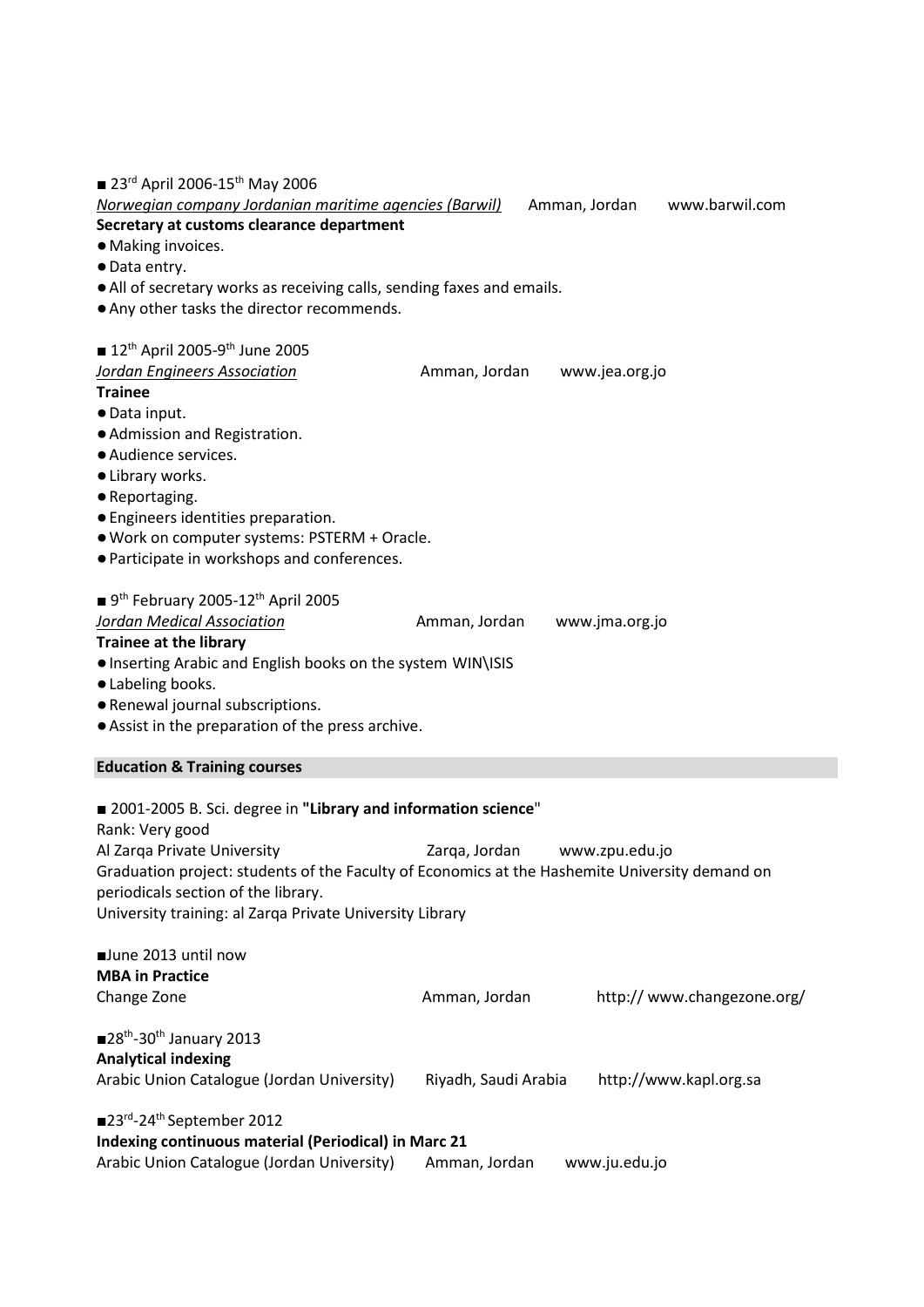| $\blacksquare$ 28 <sup>th</sup> -29 <sup>th</sup> November 2011                                                                  |                             |                   |  |  |  |
|----------------------------------------------------------------------------------------------------------------------------------|-----------------------------|-------------------|--|--|--|
| Leadership skills and change management course                                                                                   |                             |                   |  |  |  |
| <b>Royal Scientific Society</b>                                                                                                  | Amman, Jordan<br>www.rss.jo |                   |  |  |  |
| $\blacksquare$ 24 <sup>th</sup> -28 <sup>th</sup> August 2008                                                                    |                             |                   |  |  |  |
| Marc 21 for books course                                                                                                         |                             |                   |  |  |  |
| Al Zaytoonah University                                                                                                          | Amman, Jordan               | www.zuj.edu.jo    |  |  |  |
|                                                                                                                                  |                             |                   |  |  |  |
| $\blacksquare$ 3 <sup>rd</sup> -7 <sup>th</sup> July 2011                                                                        |                             |                   |  |  |  |
| How to use EBSCO databases course                                                                                                |                             |                   |  |  |  |
| Entitles its owner to train people to use EBSCO database and answer any questions about                                          |                             |                   |  |  |  |
| EBSCO host company                                                                                                               | Amman, Jordan               | www.ebscohost.com |  |  |  |
|                                                                                                                                  |                             |                   |  |  |  |
| ■ 25 <sup>th</sup> September 2005-3 <sup>rd</sup> October 2005                                                                   |                             |                   |  |  |  |
| ISO 9001:2000 and Internal Auditing Principles course                                                                            |                             |                   |  |  |  |
| Attainment certificate and Course attendance certificate                                                                         |                             |                   |  |  |  |
| Jordan Engineers Association                                                                                                     | Amman, Jordan               | www.jea.org.jo    |  |  |  |
| <b>15th July 2005-21st August 2005</b>                                                                                           |                             |                   |  |  |  |
| <b>International Computer Driving License (ICDL) course</b>                                                                      |                             |                   |  |  |  |
| <b>UNESCO certificate</b>                                                                                                        |                             |                   |  |  |  |
| The Jordan telecom fund                                                                                                          | Amman, Jordan               | www.orange.jo     |  |  |  |
|                                                                                                                                  |                             |                   |  |  |  |
| ■ 2008-2009                                                                                                                      |                             |                   |  |  |  |
| <b>English courses</b>                                                                                                           |                             |                   |  |  |  |
| Al Wehdah centre                                                                                                                 | Amman, Jordan               | www.orange.jo     |  |  |  |
|                                                                                                                                  |                             |                   |  |  |  |
| <b>Languages</b>                                                                                                                 |                             |                   |  |  |  |
|                                                                                                                                  |                             |                   |  |  |  |
| Mother tongue: Arabic                                                                                                            |                             |                   |  |  |  |
| Other language: English (Reading, writing, listening and speaking)                                                               |                             |                   |  |  |  |
| TOEFL ITP score: 430/677                                                                                                         |                             |                   |  |  |  |
|                                                                                                                                  |                             |                   |  |  |  |
| Personal and social skills and competences                                                                                       |                             |                   |  |  |  |
| the contract of the contract of the contract of the contract of the contract of the contract of the contract of<br>$\sim$ $\sim$ |                             |                   |  |  |  |

- Excellent decision making skills.
- Excellent communication skills.
- Ability to work under pressure.
- $\bullet$  Ability and aptitude to work with student.
- · Motivated personality.
- Organized respect time.
- Understand and learn quickly.
- Handling kids.

## **Technical skills and competences**

- Preparation and designing a magazine: (AL-Zanbaqa: El-Hassan library magazine (PSUT)).
- Designing videos.
- ●Cacher at Habboub market.
- Printing from the house.

## **Computer skills and competences**